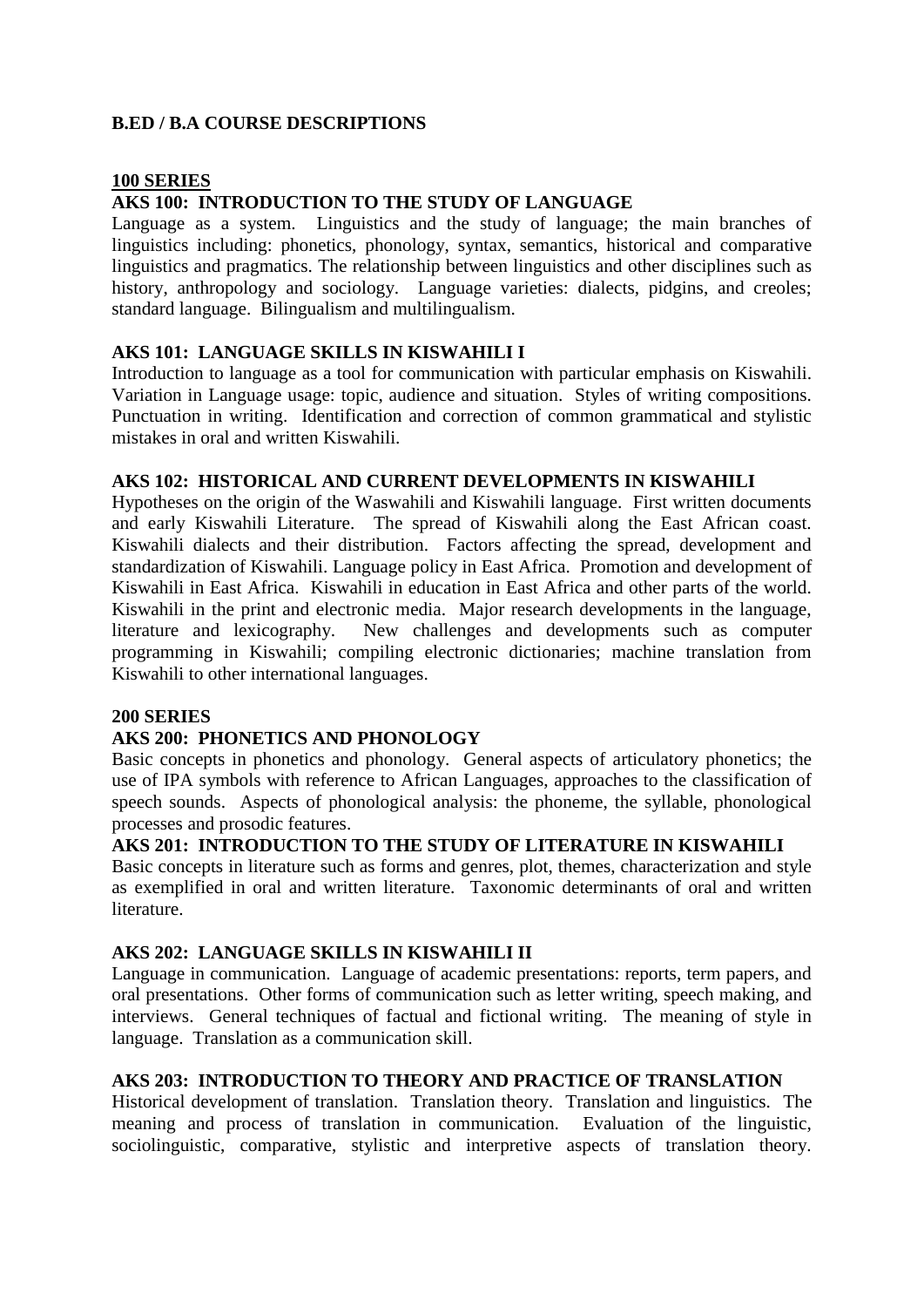Approaches and actual translation of text types such as scientific, legal, literary and economic. Evaluation and importance of translation in language development.

### **300 SERIES**

# **AKS 300: MORPHOLOGY AND SYNTAX**

Morphological concepts such as morpheme, morph, allomorph and word. Affixation – prefixation, infixation and suffixation; derivational and inflectional morphology; discovery procedures in the identification of morphemes with reference to African languages. Syntactic concepts such as phrase, clause and sentence. Introduction to theories of syntax – traditionalism, structuralism, transformational grammar.

### **AKS 301: KISWAHILI STRUCTURE**

Kiswahili phonology, morphology and syntax in the light of traditional and modern theories of grammar such as structuralism, functionalism and generativism.

### **AKS 302: THEORIES OF LITERARY CRITICISM**

Meaning and function of a theory of literary criticism. Exposition of literary critical perspectives such as Classical, Neo-classical, Realistic and Reader-response with particular reference to Kiswahili literature.

### **AKS 303: CONTEMPORARY KISWAHILI NOVEL AND PLAY**

Analysis of social context, themes, language use, plot and characterization in the plays and novels composed in Kiswahili. Place and role of each of these genres in the development of literature in Kiswahili.

### **AKS 304: TRANSLATED KISWAHILI NOVEL AND PLAY**

Evaluation of translated novels and plays in the light of current translation and literary theories. Assessment of the reliability and validity of the translations and the overall aesthetic value of the translated novels and plays to Kiswahili Literature.

### **AKS 306: CREATIVE WRITING**

General techniques and practice of creative writing in Kiswahili with reference to the novel, the play, the poem, the autobiography and the short story. Composition of an original creative work.

### **AKS 307: THEATRE ARTS AND DRAMA**

Origin, history and development of theatre arts and drama. Theories in theatre arts and drama. Dramatic and theatrical elements in narration, recitation, ritual, dance and music. Analysis of dramatic works like books, concerts and musicals in Kiswahili. Theatre arts and drama in East Africa focusing on criticism and aesthetic appreciation of different plays.

### **AKS 308: HISTORICAL AND COMPARATIVE LINGUISTICS**

Processes of language change and the principles governing historical and comparative study of language; synchronic versus diachronic linguistics. Historical research in language; writing and language; nature and types of linguistics; the languages of Kenya.

## **AKS 309: STYLISTICS**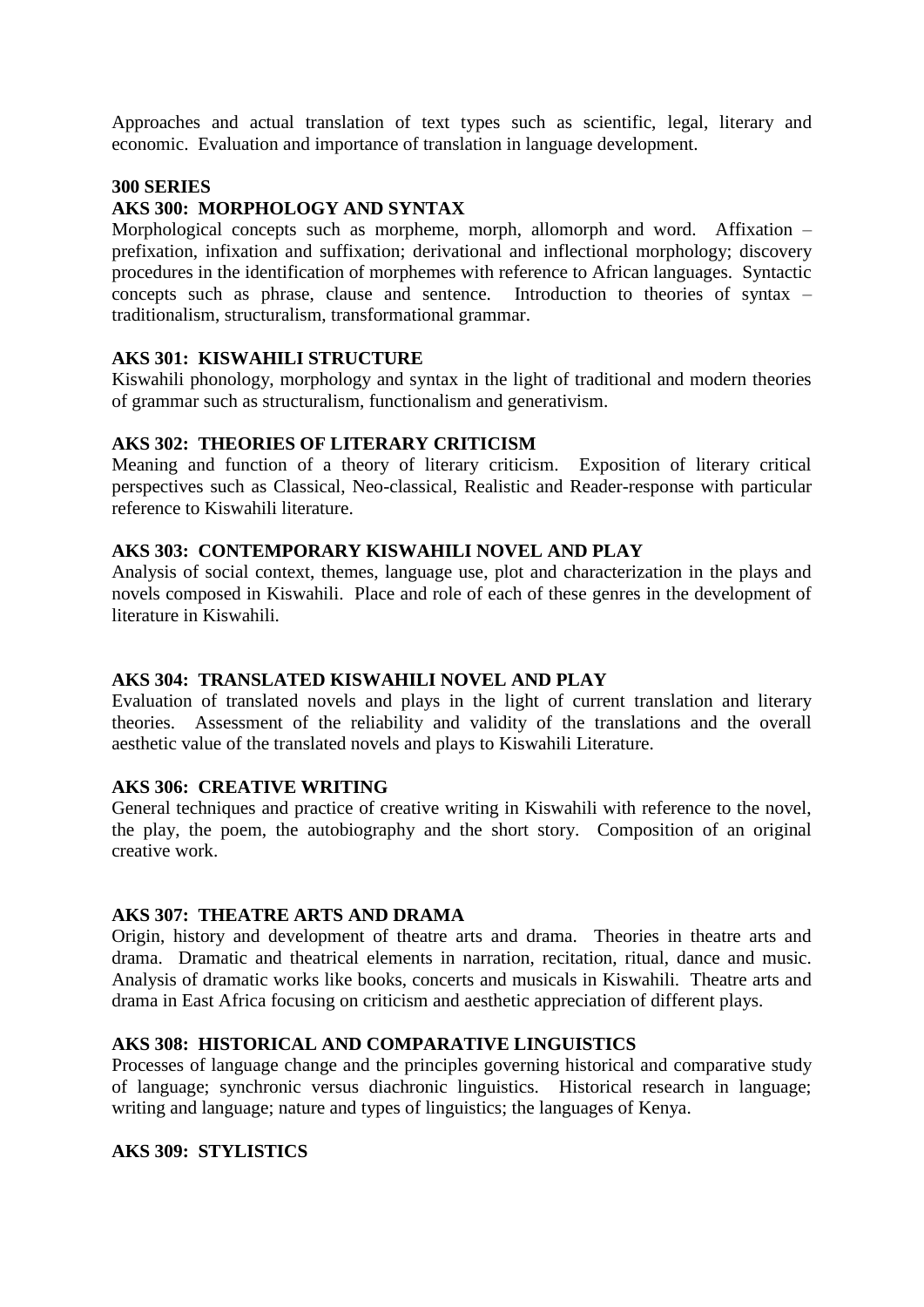Various theoretical views on style and their manifestations in works of art with specific reference to literary writings in Kiswahili. Formal rules, prosodic features, and deviations from conventional uses of language such as allegory, simile and metaphor. Literary devices and the interpretation of texts in contexts.

## **AKS 310: DIALECTOLOGY IN KISWAHILI**

Language and dialect. Language change and development of dialects. Kiswahili and history, clustering of Kiswahili dialects; demarcation and delineation of Kiswahili dialects on the basis of linguistic principles. Differences and similarities among various Kiswahili dialects.

# **AKS 311: PSYCHOLINGUISTICS**

Meaning and nature of psycholinguistics. Psycholinguistics and other disciplines such as psychology. Nature of human language. Language acquisition; first language and brain defects and effects. Second language learning and language teaching.

# **AKS 312: POPULAR SONG AND EPIC IN KISWAHILI**

Song as an aspect of Kiswahili poetry. Origin and development of modern Kiswahili classics such as taarab. Leading founders of Kiswahili popular song in East Africa, history and development of Kiswahili solo, choral and orchestra composition. Themes, style and language use in popular Kiswahili songs. Challenges to and factors influencing Kiswahili popular songs. Thematic and stylistic study of the Kiswahili epic. Distinctive characteristics of the epic and its artistic peculiarity. Analysis of Kiswahili epics such as Hamziya, Fumo Liyongo, Mwana Kupona, Mkunumbi, Ngamia na Paa, Al-Inkishafi, Wadachi Kutamalaki Mrima. Comparison with other African epics.

## **AKS 313: CRITICS OF KISWAHILI LITERATURE**

Analysis of the works of critics of Kiswahili Literature and their influence on contemporary trends in Kiswahili. Works of critics such J. Allen, W. Hichens, J. Knappert, S. Chiragdin, A. Abdalla and M. Msokile.

### **AKS 314: APPLIED TRANSLATION AND INTERPRETATION**

Interpreting of source texts. Meaning, message and stylistic peculiarities of texts. Subjectivity and objectivity of the translator in interpreting the text. The craft of translation: skills and tools. Choosing appropriate target language equivalents. Practical translation of text types. Evaluating and editing translations. History and types of interpretation. Conference interpretation and translation.

### **AKS 315: GENDER ISSUES IN KISWAHILI LITERATURE**

Portrayal of women and men in major works of Kiswahili Literature. The study of literary works by selected women writers. Gender perceptions as reflected in oral and written literature. Choice of themes, language; use, style and characterization by selected male and female writers.

# **AKS 316: THE SHORT STORY IN KISWAHILI LITERATURE**

History of the Kiswahili short story in East Africa: structure and rules. Tales, fables, myths, legends. The contemporary short story and its types: thrillers, detectives, romantic and didactic stories. Criticism of different types of short stories. Selected authors such as Shaaban Robert, Mohamed Suleiman Mohamed and Faraji Katalambulla.

# **AKS 317: STANDARDIZATION OF KISWAHILI**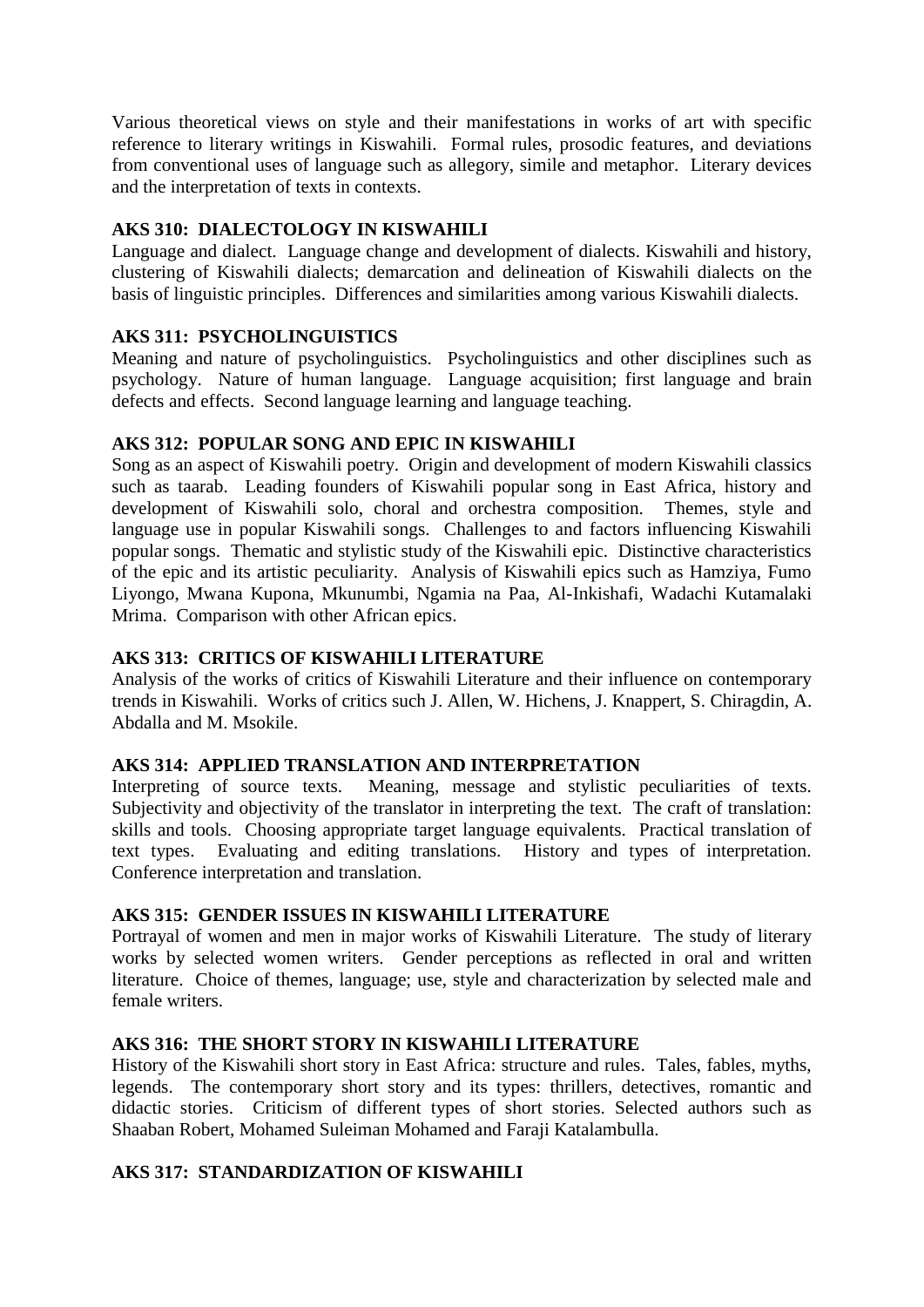The meaning and purpose of language standardization. Historical background. Phelps Stokes Commission's Recommendations; The 1925 Dar es Salaam Education Conference; the 1928 Mombasa Conference and the selection of the dialect of standardization. Formation of the Inter-Territorial Language Committee and its functions including translating, compiling dictionaries as well as standardizing Kiswahili terminology; opposition to standard Kiswahili. The establishment of the Dar es Salaam institute of Kiswahili Research.

### **AKS 318: RESEARCH METHODS**

The nature and functions of research work with particular reference to Kiswahili Language and Literature. The research topic, sampling design, data collection: primary and secondary sources such as library work, interviews, questionnaires and observation. Data analysis and interpretation. Report writing, drafting, referencing, editing, proof reading and indexing.

### **400 SERIES**

### **AKS 400: SOCIOLINGUISTICS**

Sociolinguistic theories. Language variation in society; monolingualism, bilingualism, multilingualism and diglossia. Language in contact. Code-mixing, code-switching, interference and borrowing. Language maintenance, language shift and language death. Language planning and language policy. Standard language and the process of standardization. The historical background of the sociolinguistic situation in Kenya and East Africa.

### **AKS 401: SECOND LANGUAGE LEARNING**

Major approaches to the study of Second Language Learning and their application to the Learning of Kiswahili as a second language. Contrastive Analysis, Error Analysis, Interlanguage and Universal Grammar. Research techniques in the investigation of Second Language Learning such as data elicitation, data quantification and analysis.

### **AKS 402: KISWAHILI POETRY**

Analysis of thematic, formal and linguistic features of classical and contemporary Kiswahili poetry in the light of theories of literary criticism. A comparison of stylistic and linguistic properties of both traditional and modern poetry. Works of outstanding Kiswahili poets such as Ahmad Nassir, Mwana Kupona, Muyaka bin Haji, Amri Abedi, Shaaban Robert, Fumo Liyongo, M. Mnyampala, Abdilatif Abdalla and S. A. Mohamed.

### **AKS 403: ORAL LITERATURE IN KISWAHILI**

Theory of Oral Literature in Kiswahili. Relationship between Kiswahili Oral and Written Literature. Function of Oral Literature. Techniques in oral literature research and their problems. Genres of Kiswahili Oral Literature such proverbs, riddles and narratives. Oral literature in a changing society.

### **AKS 406: LANGUAGE CULTURE AND ETHNOGRAPHY**

General theories in language and culture. Ethnography and other social sciences such as sociology, anthropology, psychology and ethnography; the speech community; communication and social structure. Analysis of communicative event, attitudes towards communicative performance, acquisition of communicative performance, varieties of language, ethnomethodologies in language use and analysis.

### **AKS 407: THEATRE ARTS AND DRAMA PROJECT (2 units)**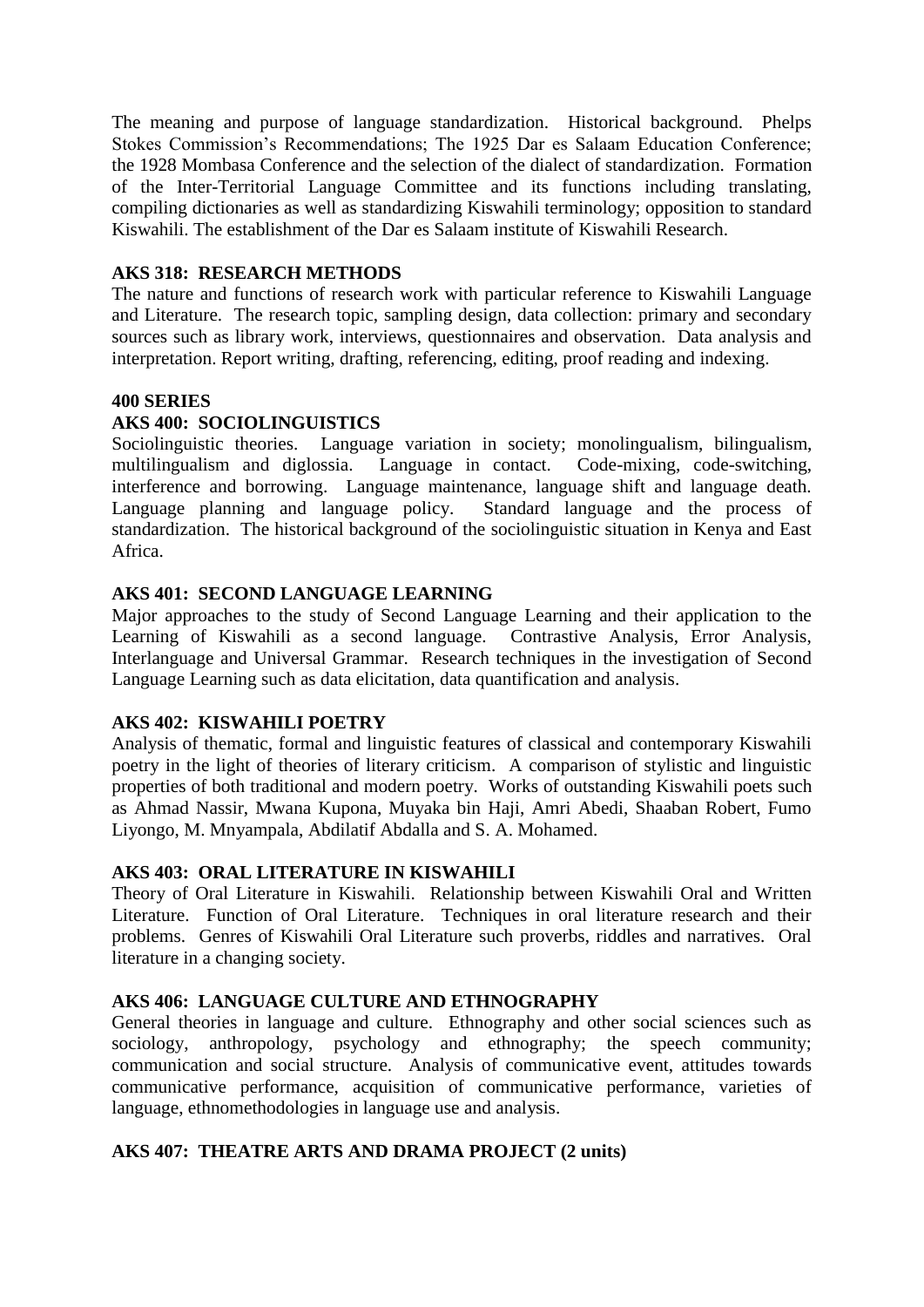Theory and practice of writing (creating), directing, stage management, costume design, acting techniques and productions of Kiswahili Plays. Reciting, singing, dancing and dramatizing. Analysis of the aesthetic values and performances in Kiswahili.

## **AKS 408: APPLIED PHONETICS AND PHONOLOGY**

General trends in phonetic theory and analysis. Fundamental assumptions and principles of generative grammar in general and generative phonology in particular. Application of phonological facts to language – related disciplines such as pedagogy – literary analysis, psycholinguistics, neurolinguistics and speech therapy.

### **AKS 409: ORTHOGRAPHY AND LEXICOGRAPHY**

General principles and theories of orthography and lexicography in languages. Problems of orthography and lexicography in Kiswahili language and other African languages. Current issues and challenges in the coinage of words in Kiswahili.

### **AKS 410: SEMANTICS**

Theory and analysis of meaning. Language as a system of communication. The concept of meaning as an interdisciplinary component of language; the scope, assumptions and goals of semantics. Approaches to the analysis of meaning; lexical versus prepositional meaning; sense relations versus meaning properties and semantic change.

# **AKS 411: CHILDREN'S LITERATURE**

A general survey of the existing literature for African children covering all the literary genres with particular emphasis on children's literature in Kiswahili. Key elements in the design of children's literature including plots, themes, characterization and style. A project on a selected aspect of children's literature in Kiswahili.

### **AKS 412: DISSERTATION (2 Units)**

Outstanding students in Kiswahili may be permitted to write a short research dissertation. The topics for the dissertation, the format of presentation and the supervisors will be chosen with the approval of the department. The dissertation will be written in two semesters and will be equivalent to 2 (two) units.

### **AKS 413: COMPARATIVE LITERATURE IN KISWAHILI**

A comparison of works of Literature written in Kiswahili with those written in other parts of the world with a view to elucidating the particular and universals both thematically and stylistically.

# **AKS 414: TEXTUAL AND DISCOURSE ANALYSIS**

Textual analysis as a linguistic discipline. Techniques of discourse analysis and their development; the use of linguistic devices in the interpretation of oral and written texts. Study of speech making and interpretation. Verbal versus written texts from the standpoint of language use.

### **AKS 417: LANGUAGE POLICY AND LANGUAGE PLANNING**

The state of multilingualism in developing countries. Language allocation. The selection of National, Official and Regional languages and its implications. Acceptance and rejection of National and Official Language. Theory of language policy and language planning.